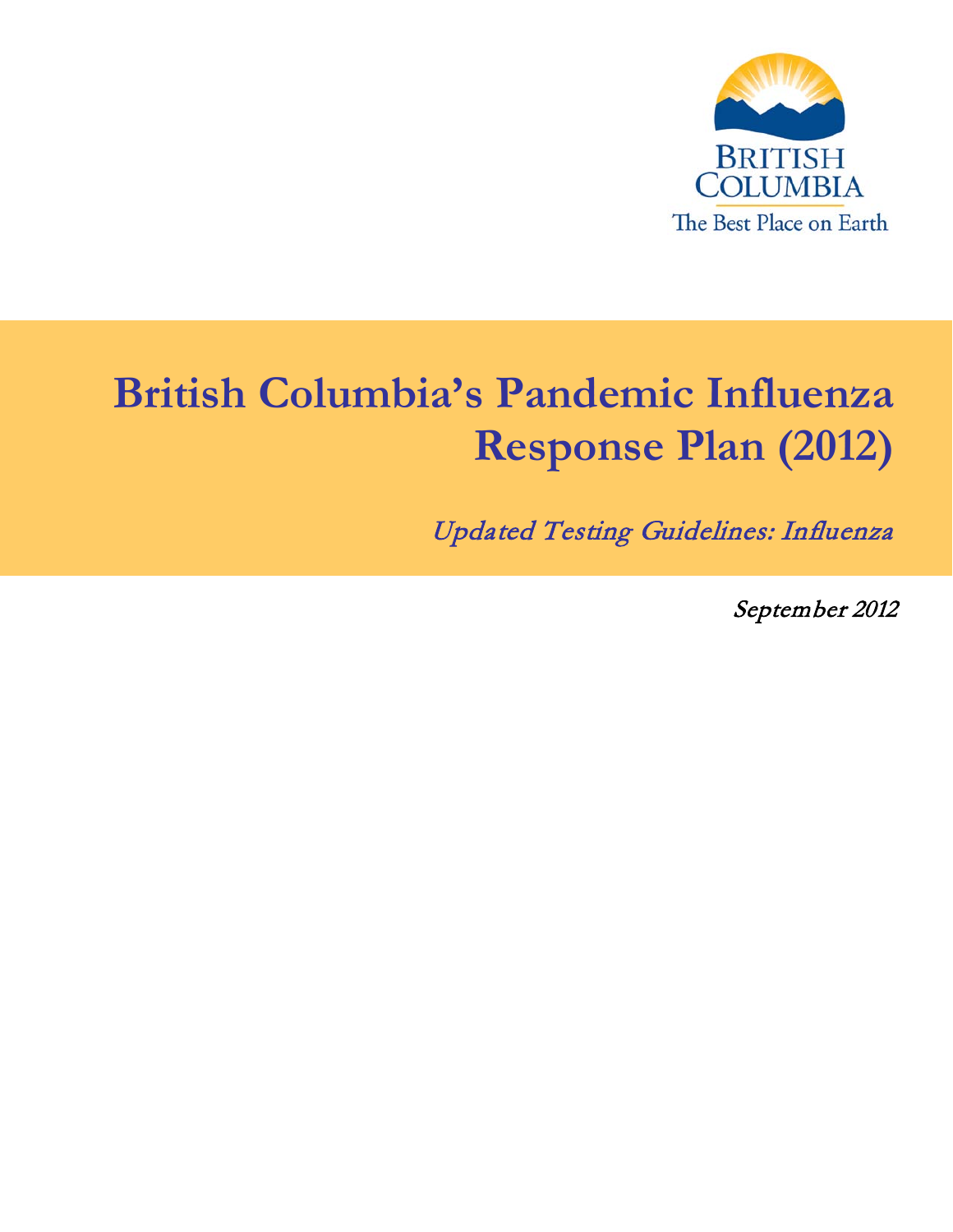# **1. TESTING GUIDELINES:INFLUENZA**

#### **April 8, 2011**

#### **These guidelines are based on the best available information at this time. Recommendations may change as the situation evolves.**

### **1.1 Clinical Care**

Many adults and children with pandemic influenza will have only mild illness and testing for the virus for clinical management is rarely

indicated. Testing should be based on clinical judgement, but in general reserved as follows:

- **for cases of suspected influenza requiring hospitalization;**
- **for persons with severe illness or at high risk for whom testing will influence treatment decisions;**
	- **as requested by the medical health officer for outbreak investigation.**
	- Patients with mild illness who request testing should be advised that it is generally **NOT NECESSARY.**
- **As antiviral medications are most effective when started early, treatment decisions should not wait for the results of laboratory testing, but should be made based on the severity of symptoms and the presence of risk factors (see treatment guidelines).**

As with seasonal influenza, testing for mild illness is NOT necessary.

# **1.2 Public Health Surveillance**

To identify outbreaks and type of influenza viruses, the current recommendations are:

- Testing of hospitalized patients with influenza-like illness, including those with severe acute respiratory illness not yet diagnosed.
- Confirming outbreaks of influenza in hospitals, long-term care facilities and schools (NOT ALL CASES in outbreaks need to be tested!).
- Testing through the network of sentinel physician volunteers who participate in ongoing testing and reporting of ILI for surveillance purposes (coordinated by the BC Centre for Disease Control).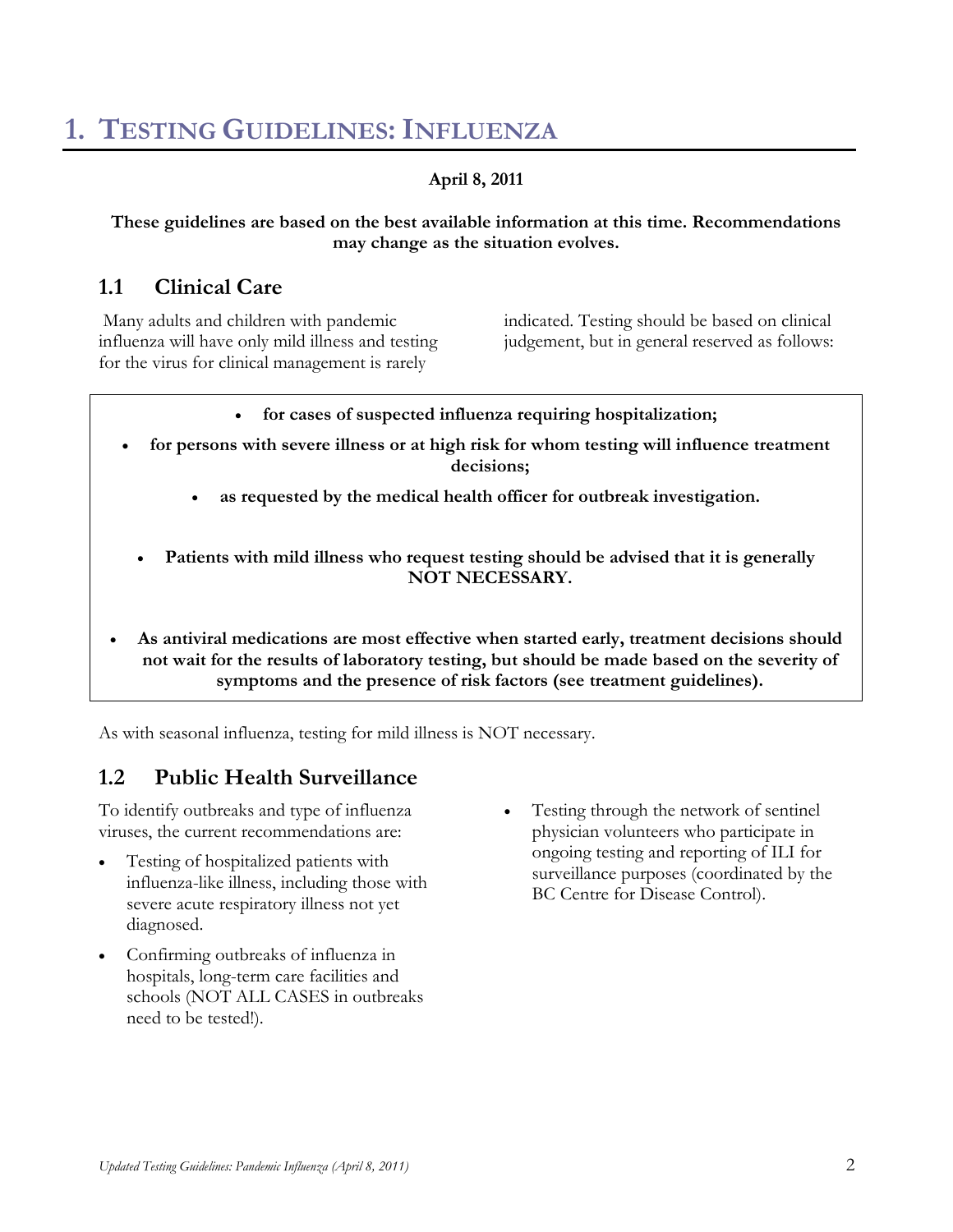## **1.3 Laboratory Samples: How to Test**

Large volumes of unnecessary testing will put strain on laboratory resources and may impede the ability to perform needed services.

Specimens should be collected, where appropriate, from patients presenting with a clinically compatible history of influenza within **72 hours of onset** of symptoms.

#### **Samples**

Optimal samples are Nasopharyngeal Swabs.

- COPAN flocked swabs are ideal but Starplex® non-flocked swabs are also acceptable for nasopharyngeal and nasal samples.
- Other acceptable swabs include those used for herpes culture. Gel and throat swabs are not desirable. DO NOT use the wire shaft pertussis swab as it interferes with the test and may give false negative results.

#### Submit **one swab per patient**.

#### **Collection**

- Use the swab supplied with the viral transport media.
- Explain the procedure to the patient.
- When collecting the specimens, wear eye protection (e.g. face shield), gloves, and a surgical mask. Change gloves and perform hand hygiene between each patient. Stand to the side and slightly behind the patient when obtaining specimen.



\*Image obtained from http://www.nlm.nih.gov/medlineplus/ency/imagepages/